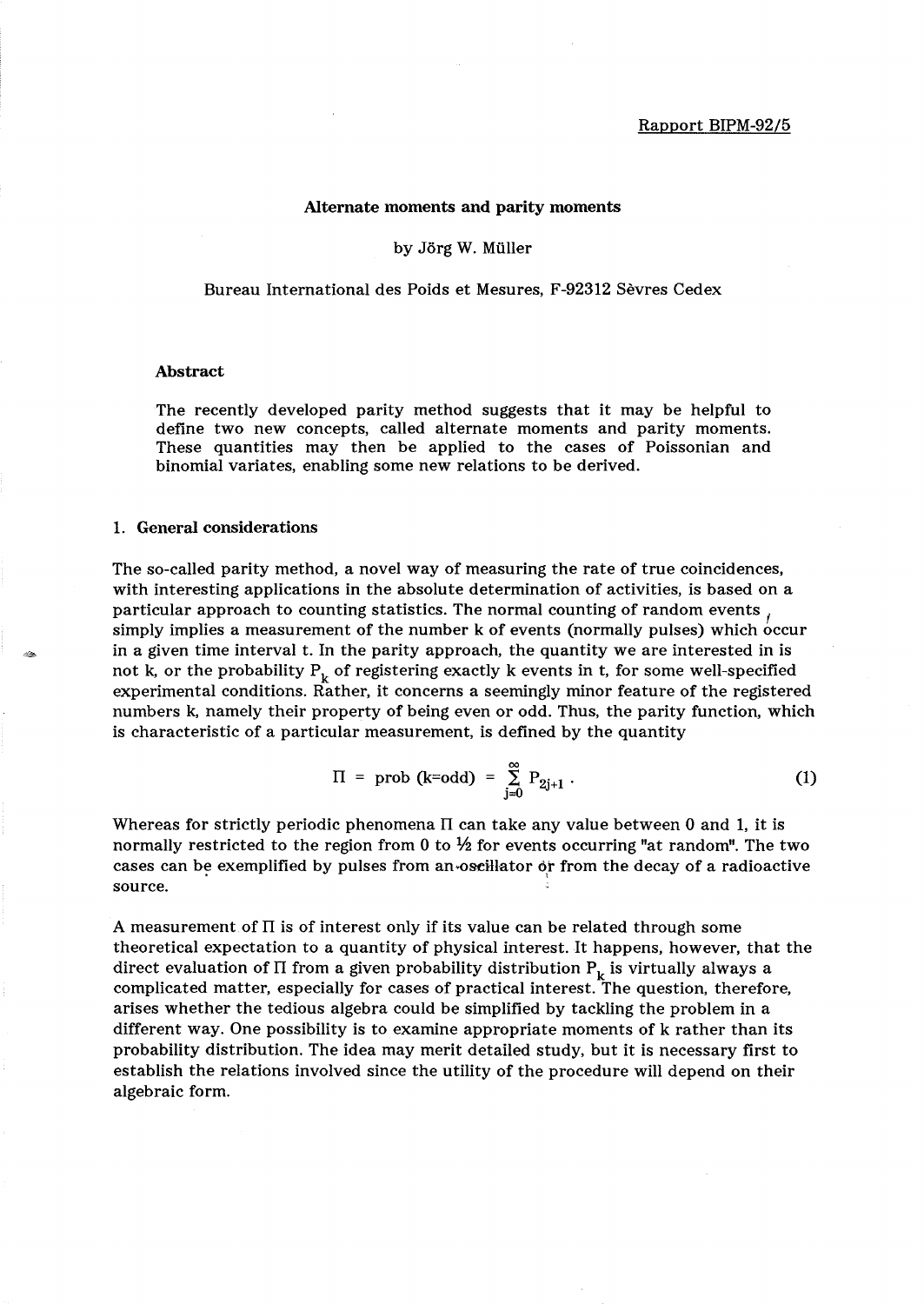It is possible that such relations, even if they are of limited help for the evaluation of  $\Pi$ , may be interesting in their own right, especially when applied to specific cases. In this way, we may be able to find new relations involving binomial coefficients.

### 2. Alternate moments

It turns out to be useful to consider first, for a discrete random variable k governed by the probability of occurrence  $P_k$ , the alternate sum defined by

$$
m^{\pm} = \sum_{k=0}^{\infty} (-1)^k P_k.
$$
 (2)

This can readily be generalized to an alternate, ordinary moment of order r, written as

$$
m_{r}^{\pm} = \sum_{k=0}^{\infty} (-1)^{k} k^{r} P_{k}, \text{ for } r = 0, 1, 2, ...
$$
 (3)

Apart from the alternating signs, this corresponds to the usual moment of order r. Among the traditional moments, it is well known that the factorial moment of order r, defined by

$$
(m)_r = \sum_{k=0}^{\infty} (k)_r P_k,
$$
 (4)

where  $(k)$ <sub>r</sub> = k (k-1) (k-2) ... (k-r+1) is a falling factorial, plays a prominent role for discrete distributions.

The notion of a factorial can be combined with (3) to yield an alternate factorial moment of order r

$$
(m^{\pm})_{r} = \sum_{k=0}^{\infty} (-1)^{k} (k)_{r} P_{k}.
$$
 (5)

Powers and factorials are linked by the well-known expression

$$
k^{r} = \sum_{j=0}^{r} S(r,j) (k)_{j}, \qquad (6)
$$

where S are Stirling numbers of the second kind, with the convention  $S(r,0) = \delta_{r,0}$ . .", "",. ,\_~\_, . I' . ,

This allows us to arrive at the following relation between alternate ordinary moments and factorial moments

$$
m_r^{\pm} = \sum_{j=0}^{r} S(r,j) (m^{\pm})_r.
$$
 (7)

The reason for often preferring factorial moments to ordinary ones is that they usually lead to simpler expressions, as will be seen later.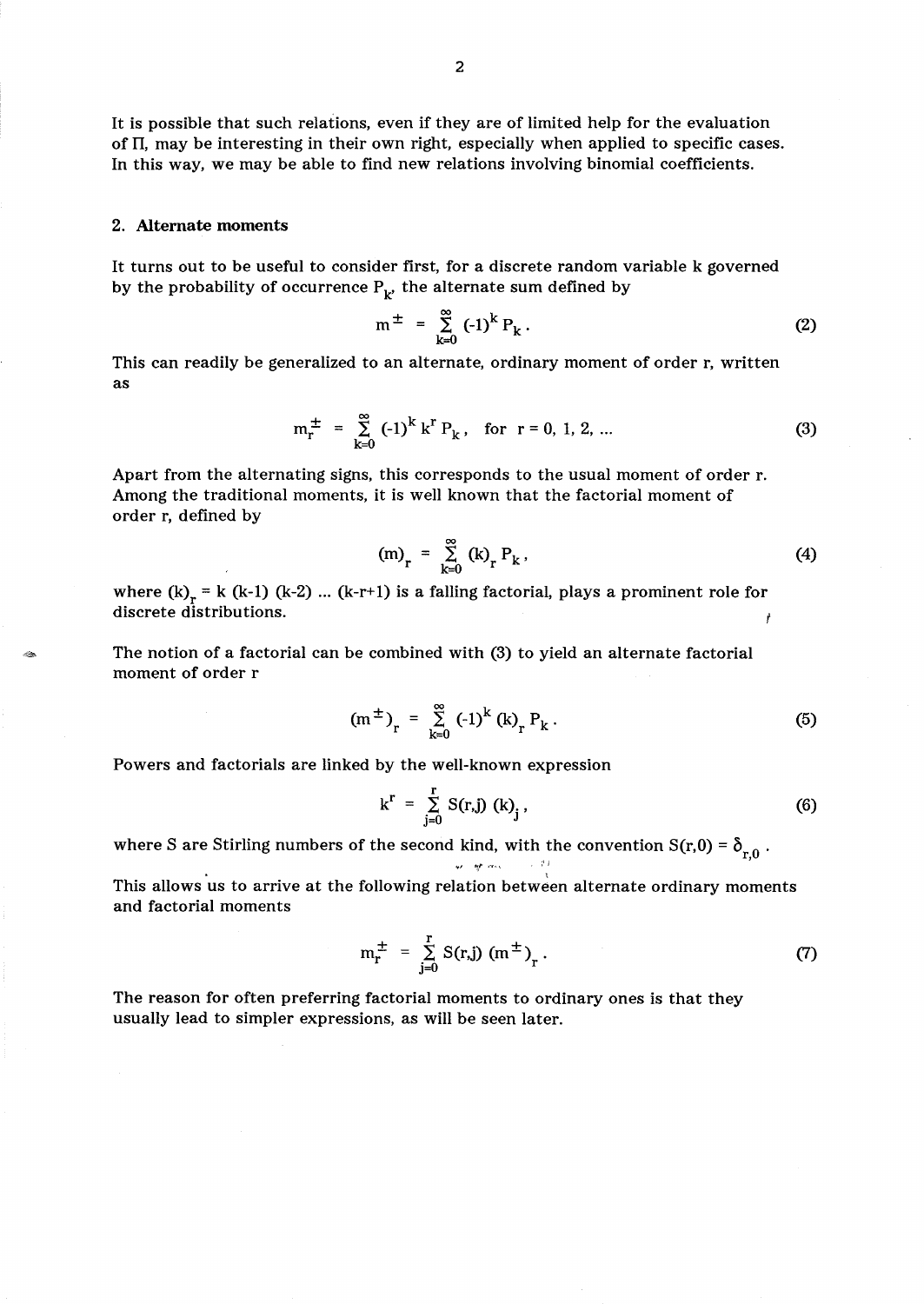# 3. Parity moments

According to  $(1)$ , the parity function  $\Pi$  is given by

$$
\Pi \ = \ \sum_{j=0}^\infty \ P_{2j+1} \ .
$$

We can thus define parity moments of order r by

$$
\Pi_{r} = \sum_{j=0}^{\infty} (2j+1)^{r} P_{2j+1} , \qquad (8)
$$

and likewise factorial parity moments

$$
(II)_r = \sum_{j=0}^{\infty} (2j+1)_r P_{2j+1} .
$$
 (9)

The main question now is whether the quantity  $\Pi$ , which is of direct experimental importance, or perhaps even its generalization  $(\Pi)_{r'}$  can be expressed in terms of moments like those mentioned above. If such a relation exists, there still remains the problem of evaluating the moments for a situation involving practical measurements.

# 4. Establishment of the link

The required relation can readily be found if we look at the development of the two moments considered before in (4) and (5), namely (

$$
(m)_r = (0)_r P_0 + (1)_r P_1 + (2)_r P_2 + (3)_r P_3 + \dots,
$$
  

$$
(m^{\pm})_r = (0)_r P_0 - (1)_r P_1 + (2)_r P_2 - (3)_r P_3 \pm \dots,
$$

and form the difference

$$
(m)r - (m±)r = 0 + 2 (1)r Pr + 0 + 2 (3)r P3 + ...
$$

This is seen to be just twice the factorial parity moment  $(\Pi)_{\vec{r}}$  therefore

$$
(II)r = \sum_{j=0}^{\infty} (2j+1)r P_{2j+1}
$$
  
=  $\frac{1}{2} \left[ \sum_{k=0}^{\infty} (k)r P_k - \sum_{k=0}^{\infty} (-1)^k (k)r P_k \right]$   
=  $\frac{1}{2} \left[ (m)r - (m±)r \right].$  (10)

This is the general relation of the form sought, with the parity a simple function of the moments of the measured variable k.

The ordinary parity moments defined in (8) are readily obtained from (10) by means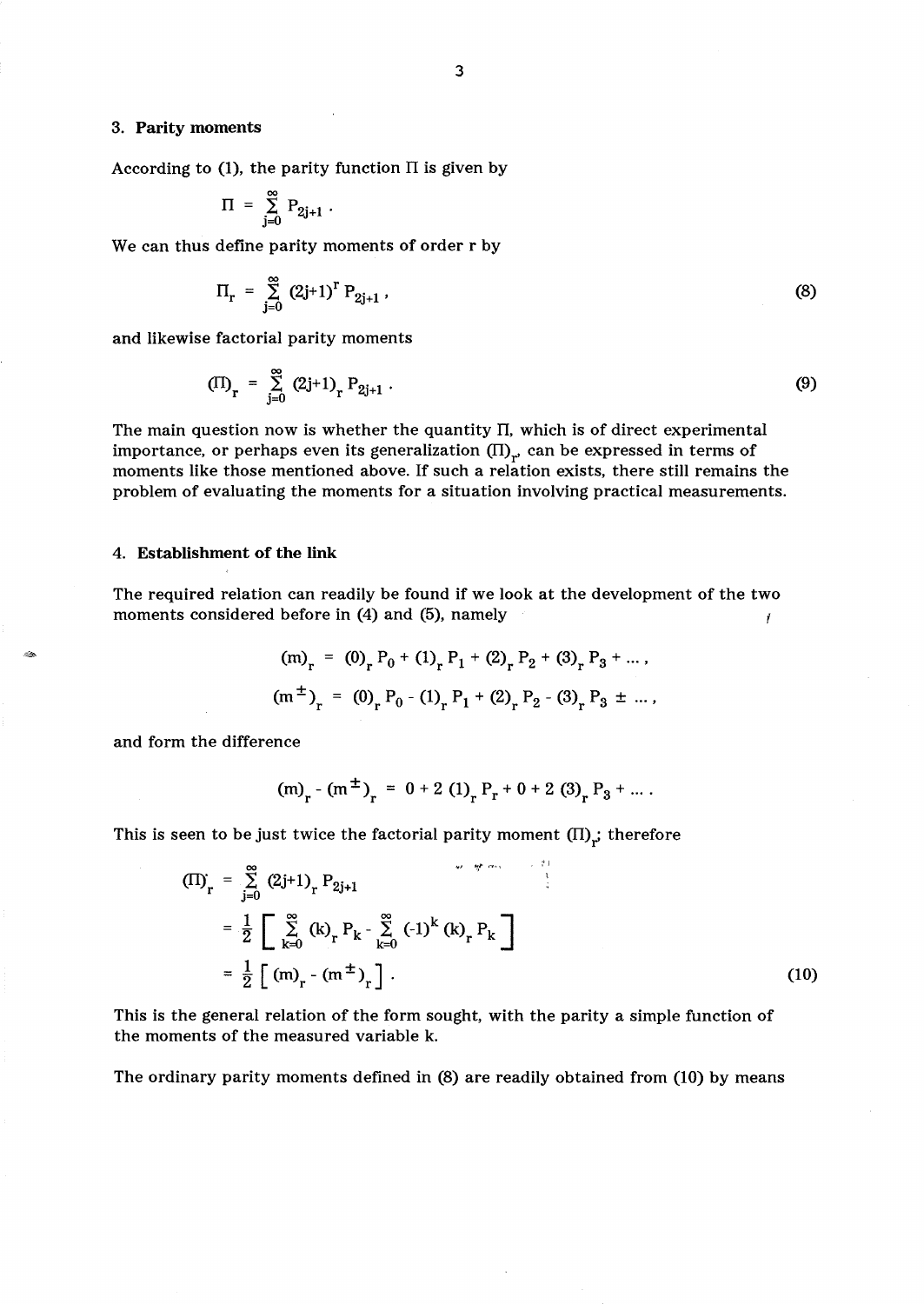of (6), as noted before for the alternate moments. Indeed  
\n
$$
\Pi_r = \sum_{j=0}^{r} S(r,j) \left( \Pi \right)_j = \frac{1}{2} \sum_{j=0}^{r} S(r,j) \left[ \left( m \right)_j - \left( m^{\pm} \right)_j \right].
$$
\n(11)

Once again, the factorial form (10) of the moment turns out to be simpler than the ordinary one (11).

# 5. Applications

Let us apply (10) to two of the most important discrete distributions, namely the Poisson law and the binomial distribution. The first case can serve as a check, while the second will lead to some new results.

#### a) *Poisson distribution*

 $\mathcal{A}^{\text{max}}_{\text{max}}$  and  $\mathcal{A}^{\text{max}}_{\text{max}}$ 

For a variable k which follows the Poisson law, i.e. for which

$$
P_k = P(\mu, k) \equiv \frac{\mu^k}{k!} e^{-\mu}, \qquad (12)
$$

we already know that the factorial moment is

(m)<sub>r</sub> = 
$$
\sum_{k=0}^{\infty}
$$
 (k)<sub>r</sub> P( $\mu$ ,k) =  $\mu$ <sup>r</sup>. (13)

For the alternate factorial moment we find that

$$
(m^{\pm})_{r} = \sum_{k=0}^{\infty} (-1)^{k} (k)_{r} P(\mu, k) = e^{-\mu} \sum_{k=r}^{\infty} \frac{(-\mu)^{k}}{(k-r)!}
$$
  

$$
= e^{-\mu} (-\mu)^{r} \sum_{j=0}^{\infty} \frac{(-\mu)^{j}}{j!} = (-\mu)^{r} e^{-2\mu}.
$$
 (14)

Hence, we now obtain from (10)

 $\hat{\textbf{z}}$ 

$$
\text{(II)}_{\text{r}} = \frac{1}{2} \left[ \mu^{\text{r}} - (-\mu)^{\text{r}} e^{-2\mu} \right] = \frac{\mu^{\text{r}}}{2} \left[ 1 - (-1)^{\text{r}} e^{-2\mu} \right], \tag{15}
$$

which is in agreement with the result given in [1].

By substituting (14) into (7) we can also find the alternate ordinary Poisson moment

$$
m_{r}^{\pm} = \sum_{k=0}^{\infty} (-1)^{k} k^{r} P(\mu, k) = e^{-2\mu} \sum_{j=0}^{r} S(r, j) (-\mu)^{j}.
$$
 (16)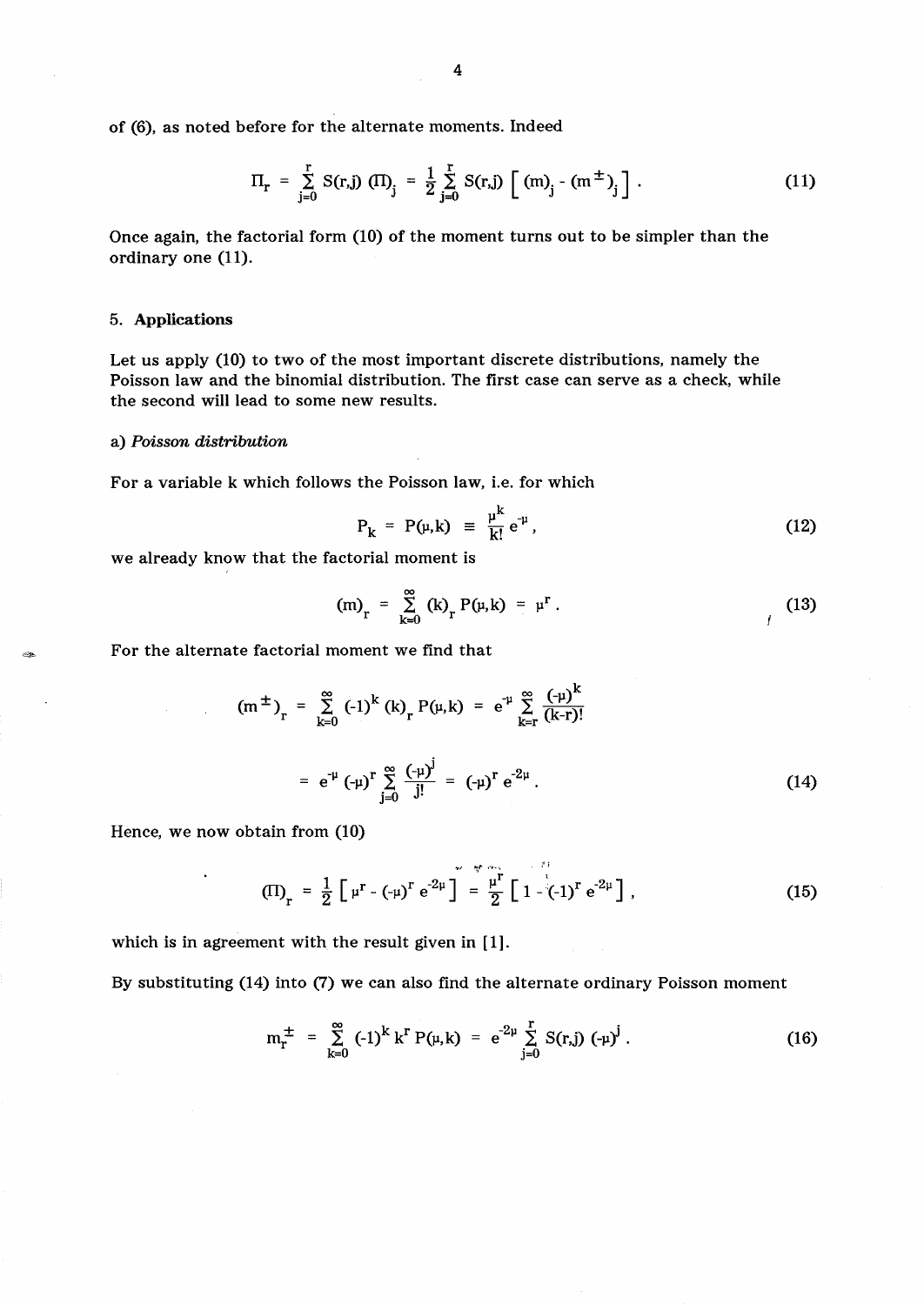## b) *Binomial distribution*

The binomial distribution is an interesting case which yields some new, and occasionally rather unexpected, relations.

The probability distribution is now

$$
P_k = B(n,k) \equiv {n \choose k} p^k q^{n-k}, \qquad (17)
$$

with  $n \ge k$  and  $q = 1 - p$ .

Whereas the ordinary moments are known to become rather involved for r beyond 2 (for exact formulae see [2] or [3]), the factorial moments are given by the simple expression [2]

$$
(m)_r = \sum_{k=0}^{n} (k)_r B(n,k) = (n)_r p^r.
$$
 (18)

For the alternate moments no general expression seems to be known. It can, however, be found in the following way. From the definition

$$
(m^{\pm})_{r} = \sum_{k=0}^{n} (-1)^{k} (k)_{r} B(n,k)
$$
 (19)

I

we obtain, as  $(k)<sub>r</sub> = k!/(k-r)!$ ,

$$
(m^{\pm})_{r} = (\frac{-p}{q})^{r} \sum_{k=r}^{n} \frac{n!}{(n-k)! (k-r)!} (-p)^{k-r} q^{n-k+r}
$$

$$
= \left(\frac{-p}{q}\right)^r \sum_{j=0}^{n-r} \left(\begin{array}{c} n-r \\ j \end{array}\right) (n)_r (-p)^j q^{n-j}.
$$

Since, according to the binomial theorem,

$$
(-p + q)^{n-r} = \sum_{j=0}^{n-r} {n-r \choose j} (-p)^j q^{n-r-j}
$$
,

this allows us, with -  $p + q = 1 - 2p$ , to bring the expression into the simple form

$$
(m^{\pm})_{r} = (n)_{r} (-p)^{r} (1-2p)^{n-r}.
$$
 (20)

This is the general formula for alternate factorial moments of a binomial variate.

For  $p = \frac{1}{2}$ , (19) and (20) lead to an interesting relation involving binomial coefficients. In particular we obtain, for  $n > r$ ,

$$
\sum_{k=0}^{n} (-1)^{k} (k)_{r} \binom{n}{k} = 0.
$$
 (21)